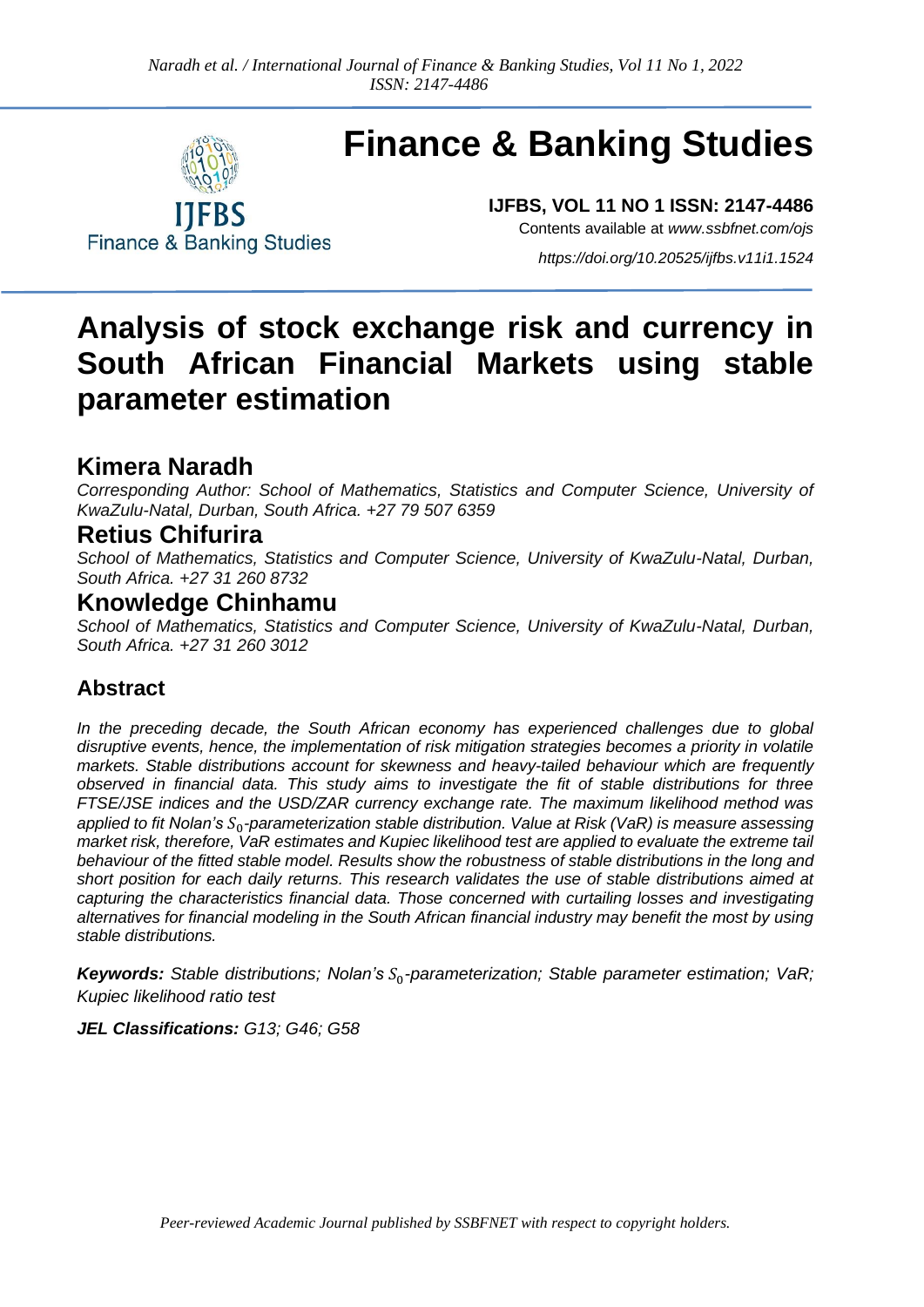### **Introduction**

South Africa's sophisticated financial services sector consists of numerous foreign and domestic institutions that abide by a sound legislative and regulatory framework. The Johannesburg Stock Exchange (JSE Limited) is the 17th largest exchange globally by market capitalization, valued at about R6-trillion. The JSE is a vital constituent in the regulating of the South African economy. The South African financial market is a popular choice for local and foreign investors looking to explore principal capital markets within the country and across the African continent (Brand South Africa, 2017). Hence, the requirement for reliable models that track the progression of volatile indices and exchange rates and provide solutions that are useful to investors is essential - especially since disruptive events and uncertainty are frequent in the financial industry.

Stable distributions are a wealthy class of probability distributions that allow for skewness and heavy tails. This class of distributions is useful in many applications, mostly mathematical finance. Stable distributions are non-trivial limits of normalized sums of independent and identically distributed random variables. This property is suitable for modeling stock returns. The first to apply stable properties to returns of stock data is Mandelbort (1963). Four parameters describe stable distributions and allow for empirical data adaptability for testing models (Tian, 2016).

Literature suggests the common hypothesis of normality for financial data has the tendency to underestimate the probability of extreme returns, that is, fat tails and skewness. Thus, a fitted stable model where fat tails and skewness are taken into account is suggested. Stable distributions are a wealthy and valuable class of probability laws that gives a parsimonious fit to the suggested model. This paper aims to investigate the fit of the stable distributions to three FTSE/JSE market indices and the United States of American Dollar to the South African Rand using a univariate time series analysis approach. The Anderson-Darling goodness-of-fit tests justify the adequacy of the fitted stable models were applied to the daily returns of FTSE/JSE All-Share Index, FTSE/JSE Banks Index, FTSE/JSE Mining Index, and USD/ZAR exchange rate. The Kupiec likelihood ratio test is applied as a backtesting procedure to the VaR estimates with the aim of evaluating the robustness of each fitted stable model.

Fundamentally, this study aims to contribute and spotlight the usefulness of stable distributions as alternatives for modelling large sets of financial data that display heavy tails and skewness as well as attain an extensive grasp of the South African Financial sector.

### **Literature Review**

Research by Nolan (2003) investigated the fit of stable distributions on the British Sterling Pound (GBP) versus the German Mark exchange rate returns. The data consisted of daily exchange rate for the period 2 January 1990 to 21 May 1996. The investigation used the maximum likelihood (ML) method to estimate the stable distribution parameters where the monthly currency exchange rates between the U.S. Dollar (USD) and the Tanzanian Shilling were also studied. The data observed was from January 1975 to September 1997. The study found that the USD/Tanzanian Shilling exchange rate was subject to more extreme fluctuations. The feasibility of stable parameter estimation was shown and model diagnostics display that stable distributions describe financial data well. In cases where the fit is lacking or unfitting, this study suggests a better fit than that of the Normal Gaussian model. The suitability of stable distributions in VaR calculations are emphasized.

Work by McCulloch (1997) studied the appropriateness of stable distributions with data from the stock market, specifically the stock price data known as the Centre for Research in Security Prices (CRSP). This data set was examined over forty years from January 1953 to December 1992. The goodness-of-fit was studied using graphical methods by analyzing the probability-probability and stable density plots. Diagnostics imply a good fit of stable distribution to the data.

Chinhamu et al. (2015) compared the robustness of the generalized hyperbolic and stable distributions in estimating VaR for gold price returns. Chinhamu et al. (2015) used the Anderson-Darling test, Bayesian information criterion, Akaike information criterion, and backtesting of the VaR estimates to check for model adequacy of the fitted probability distributions. The study finds that the best performing model for gold returns

 $_{\rm Page}$ 121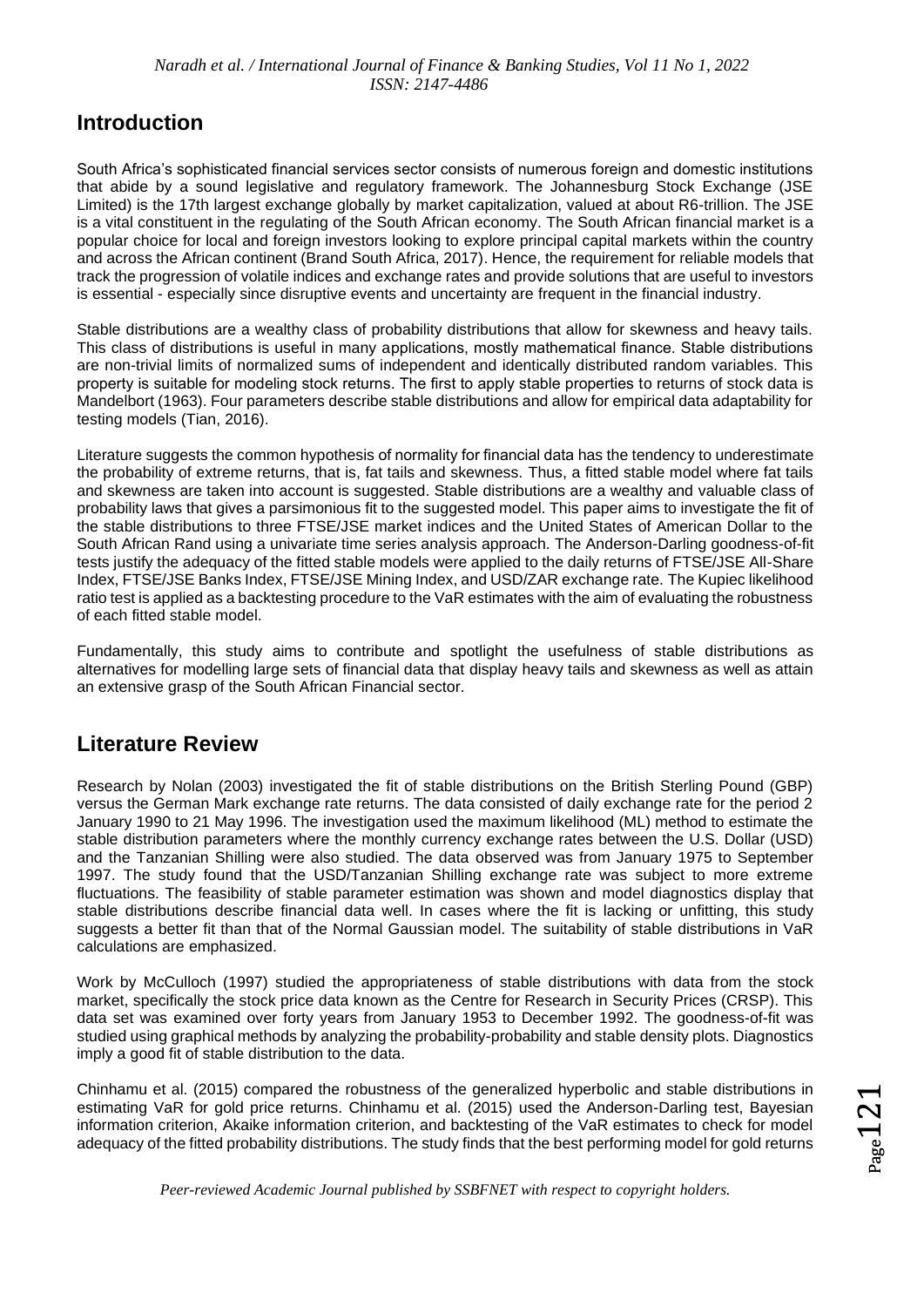differs at different VaR levels. The stable distribution and generalized hyperbolic distribution favorably describe extreme risk in gold returns.

Kallah-Dagadu (2013) evaluated three methods for estimating α-stable distributions. The ML, empiricalcharacteristic function, and sample quantile methods to estimate stable, normal, and Cauchy parameters for the Ghana Stock Exchange All-Shares Index, USD to Ghana Cedi (USD/GHC) exchange rate, GBP to Ghana Cedi (GBP/GHC) exchange rate and European Euro to Ghana Cedi (EUR/GHC) exchange rate. The analyzed data was for the period from 2000 to 2011. The study concluded that weekly returns of Ghanaian currency exchange rate data exhibit heavy tails and asymmetry. The maximum likelihood method produced the most precise and efficient estimates for the stable fit to the data.

Naradh et al. (2016) studied the fit of stable distributions for each of the BRICS (Brazil, Russia, India, China South Africa) currencies against the USD in both the univariate and multivariate scenarios. The data set consists of exchange rate data from each BRICS country within the period from January 2011 to January 2016. The Kolmogorov-Smirnov and the Anderson-Darling tests demonstrate that stable distributions adequately fit the BRICS financial data returns. The study evaluated the fitted models' performance in estimating VaR values using the Kupiec likelihood ratio test and the Christoffersen's conditional coverage test. This study brings to the fore the usefulness of stable distributions in estimating VaR of BRICS financial data.

Borak et. al. (2005) emphasizes the empirical evidence by Fama (1965) and Mandelbrot (1963) that suggests stable distributions as a heavy tailed alternative. Stable distributions allow for asymmetry and fat tails and are beneficial models in view of extreme events such as the global market crisis or natural calamities. Empirical evidence shows a robust fit of stable laws for DJIA index and Boeing stock.

Work by Pele (2012) analyzed the BET Bucharest Stock exchange where the likelihood of extreme events was estimated by stable distributions. The paper highlights that fitting returns to the Normal distribution is useful however the model fails to consider the probability of extreme events. The study has further showed that stable distributions improve predicting an extreme event.

There is limited research on the topic of modelling JSE indices and the USD/ZAR exchange rate to stable distributions to the best of our literature knowledge. The main contribution of this study is to investigate the soundness of the stable distribution in estimating VaR values for the JSE financial data and USD/ZAR currency exchange rate that exhibit heavy tails and skewness.

### **Research and Methodology**

In order to test the hypothesis, this study discusses and applies the **S<sup>0</sup>** -parameterization by Nolan (2020). Nolan (2020) describes the **S<sup>0</sup>** -parameterization as: A random variable *Y* is  $S(\alpha, \beta, \gamma, \delta; 0)$  if

$$
Y = \begin{cases} Y \left( Z - \beta \tan \frac{\pi \alpha}{2} \right) + \delta, & \alpha \neq 1; \\ Y Z + \delta, & \alpha = 1. \end{cases}
$$
 (1)

where  $Z \equiv Z(\alpha, \beta)$  is the characteristic function. In this case Y has characteristic function:

$$
E(e^{iY}) = \begin{cases} exp(-\gamma^{\alpha}|t|^{\alpha} \left[1+i\beta\left(\tan\frac{\pi\alpha}{2}\right)(sign(t)) \times (|\gamma t|^{1-\alpha}-1)\right] + i\delta t), & \alpha \neq 1; \\ exp(-\gamma|t| \left[1+i\beta\frac{2}{\pi}(sign(t)) \times log(\gamma|t|)\right] + i\delta t), & \alpha = 1. \end{cases}
$$
(2)

Nolan (2020) recommends using the **S<sup>0</sup>** -parameterization for statistical inferences, and numerical purposes, as it has the simplest form for the characteristic function that is continuous in all four parameters. The **S<sup>0</sup>** parameterization acknowledges a location-scale family. If  $Z \sim S(\alpha, \beta, \gamma, \delta; 0)$ , then for  $\alpha \neq 0$ ,  $b \in R$ ,  $aZ+b\sim S$  $(\alpha, sign(\alpha)\beta, |a|\gamma, a\delta + b; 0)$ .

Y has characteristic function: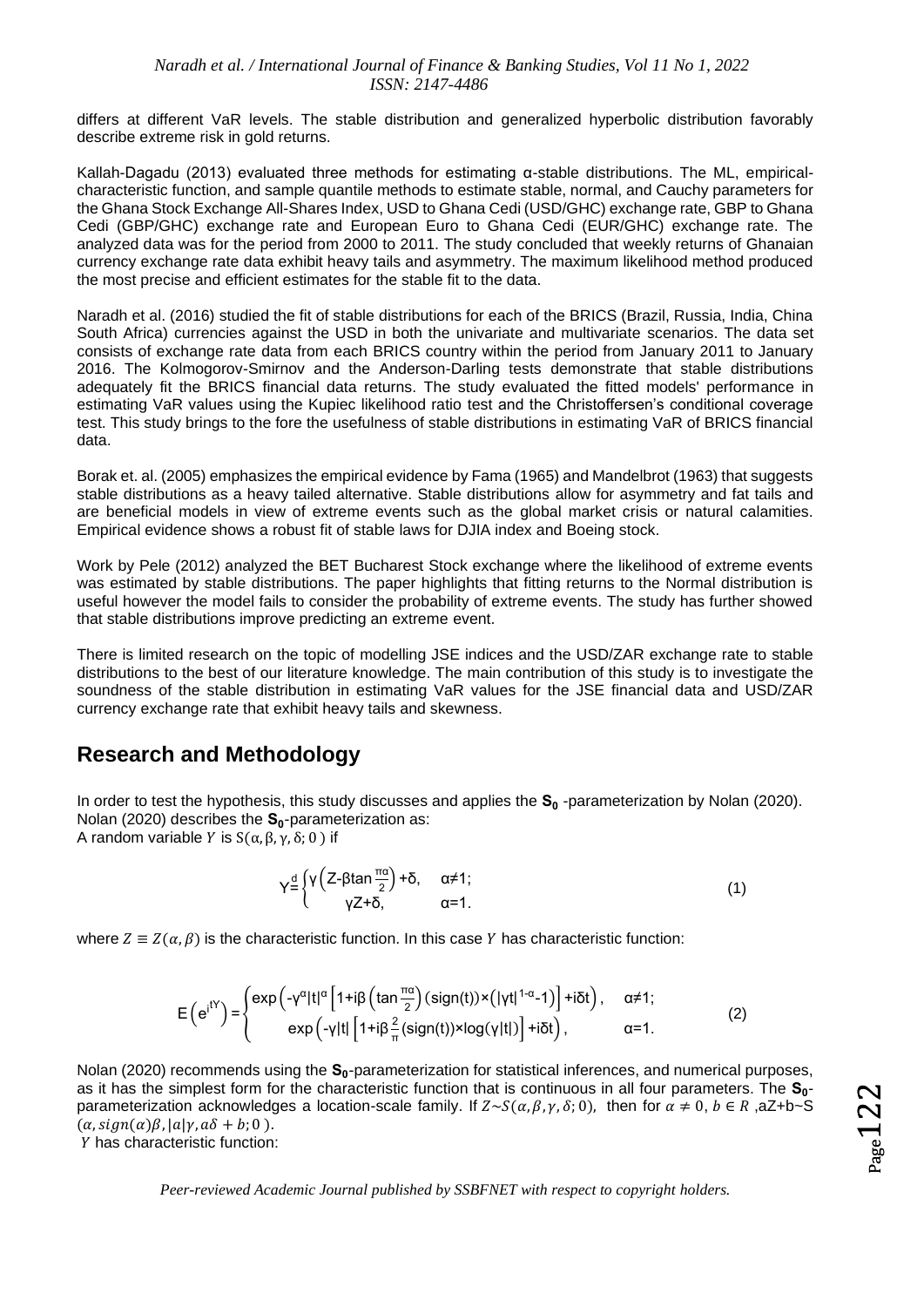$$
E(e^{i^{tY}}) = \begin{cases} exp(-\gamma^{\alpha}|t|^{\alpha} \left[1-i\beta\left(\tan\frac{\pi\alpha}{2}\right)(sign(t))\right] + i\delta t) & \alpha \neq 1; \\ exp(-\gamma|t| \left[1+i\beta\frac{2}{\pi}(sign(t))log(\gamma|t|)\right] + i\delta t), & \alpha = 1. \end{cases}
$$
(3)

#### **Stable parameter estimation**

Nolan (2020) emphasizes that several standard parameter estimation procedures fail to work for stable data since there is a lack of closed-form densities for stable distributions. No one method is considered the superior or most efficient, however, the maximum likelihood method is the most commonly used method applied for stable parameter estimation. This study investigates the accuracy of the maximum likelihood (ML) estimation method in stable parameter estimation.

#### **Anderson-Darling (AD) test**

The Anderson-Darling goodness of fit test was the result of extensive research by T.W. Anderson and D.A. Darling (Anderson & Darling, 1952).

The Anderson-Darling test statistic is  $A^2$  defined as

$$
A^{2} = -m - \frac{1}{m} \sum_{i=1}^{m} (2i-1) \left( ln(F(x_{(i)})) + ln(1-F(x_{(m+1-i)})) \right)
$$
(4)

where  $x_{(1)} \leq ... \leq x_{(m)}$  is the ordered sample size m from smallest to largest and  $F(x)$  is the underlying theoretical cumulative distribution to which the sample is compared.

The null hypothesis  $\{x_{(1)} < ... < x_{(m)}\}$ comes from the underlying distribution of  $F(x)$  is rejected at a specified level of significance  $(\alpha)$  , if the test statistic A<sup>2</sup> is greater than the critical value for a table of critical values at different sample sizes. Generally, critical values of the Anderson-Darling test statistic depend on the distribution being tested. The goodness-of-fit of several distributions may evaluated using the Anderson-Darling test.

#### **Value-at-Risk and Backtesting**

One of many implications of Basel Committee on Banking Supervision's creation was the implementation of Value-at-Risk as the standard benchmark measure for evaluating market risk. The capital requirements of financial institutions are based on VaR estimates. Therefore, tests for evaluating the out-of-sample forecast accuracy of the VaR model through backtesting procedures have become of vital practical importance (Escanciano & Olmo, 2010). VaR aims to evaluate the maximum possible loss for a portfolio over a specified period, and its VaR calculations focus on the tails of a distribution. This provides procedures for testing the robustness of a model. For a random variable  $Y$ ,, which is usually the log-return of a risky financial instrument with distribution function F over a specified period, VaR at given probability  $p$  is defined as the  $p$ -th quantile of  $F$ , that is,

$$
VaR_p = F^{-1}(1-p)
$$
\n(5)

where  $F^{-1}$  is the quantile function.

To examine the effectiveness and adequacy of VaR, various backtesting procedures are utilized. Formal conclusions on model robustness can be obtained using the Kupiec likelihood ratio test and Christoffersen conditional coverage test (Kupiec, 1995).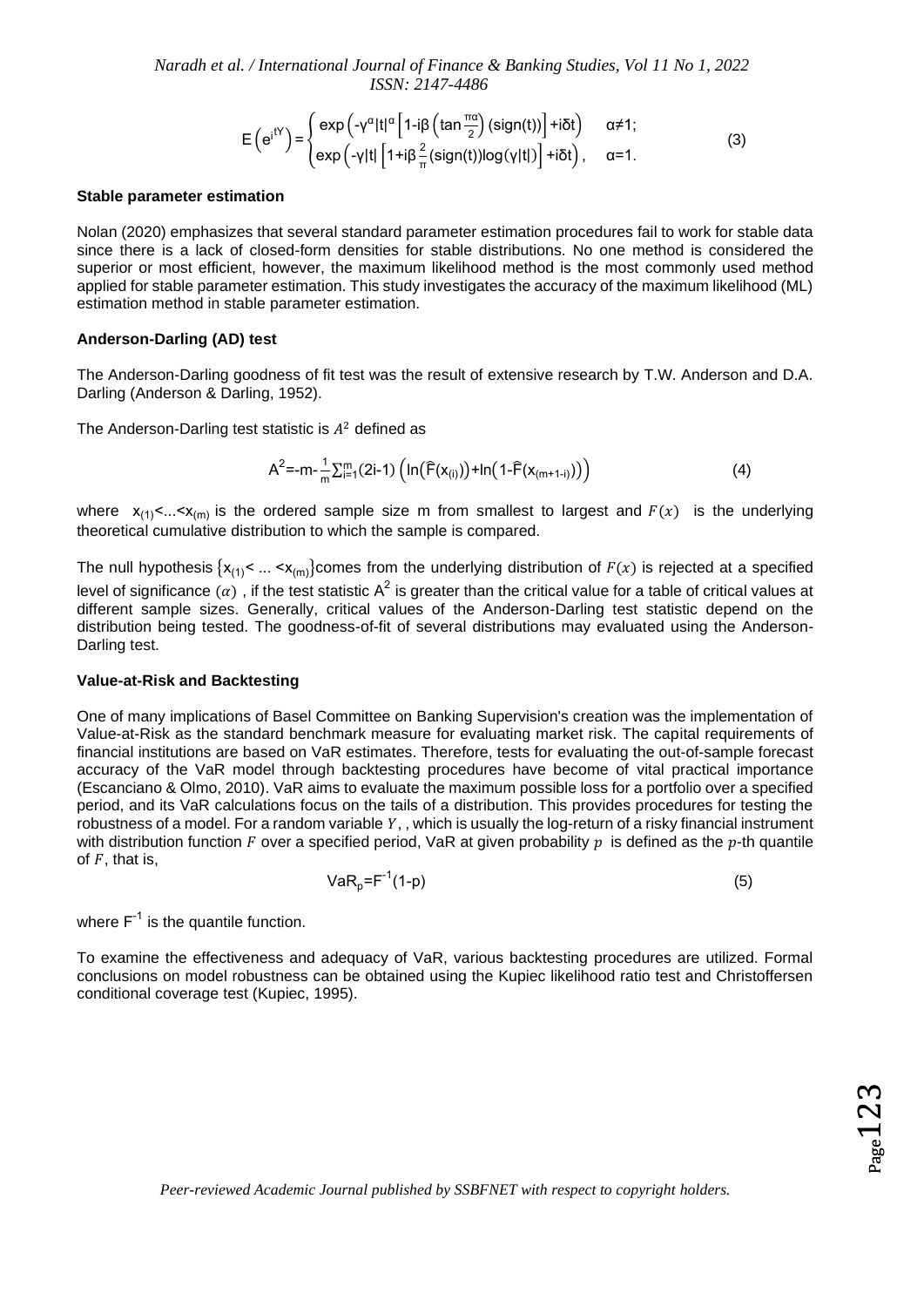### **Empirical Data and Analysis**

### **Data Exploration**

This study's data sets are the daily FTSE/JSE All-Share Index, FTSE/JSE Banks Index, FTSE/JSE Mining Index and USD/ZAR prices obtained from McGregor BFA and were noted over the period from 13 August 2010 to 14 August 2020. The return series for each index is calculated as the first backward differences of the index values' natural logarithm. For day  $t$ , the daily log return  $\mathsf{r}_\mathsf{t}$  is defined as

$$
r_t = \ln(P_t) - \ln(P_{t-1})
$$

) and (6) the contract of  $(6)$ 

where  $\mathsf{P}_{\mathsf{t}}$  is the price at day t.



**Figure 1:** Time series plot of JSE Indices and USDZAR exchange rate (left) and one day returns (right)

In Figure 1, the plots specify numerous trends in mean and variance over time indicating non-stationarity. The log returns are stationary as the mean fluctuates around 0, however, the variance varies over time indicating heteroscedasticity and volatility clustering which is probable when dealing with financial data. Isolated extreme returns caused by shocks to financial markets are evident, such as the 2015 stock market crash and the 2019-2020 global COVID-19 pandemic.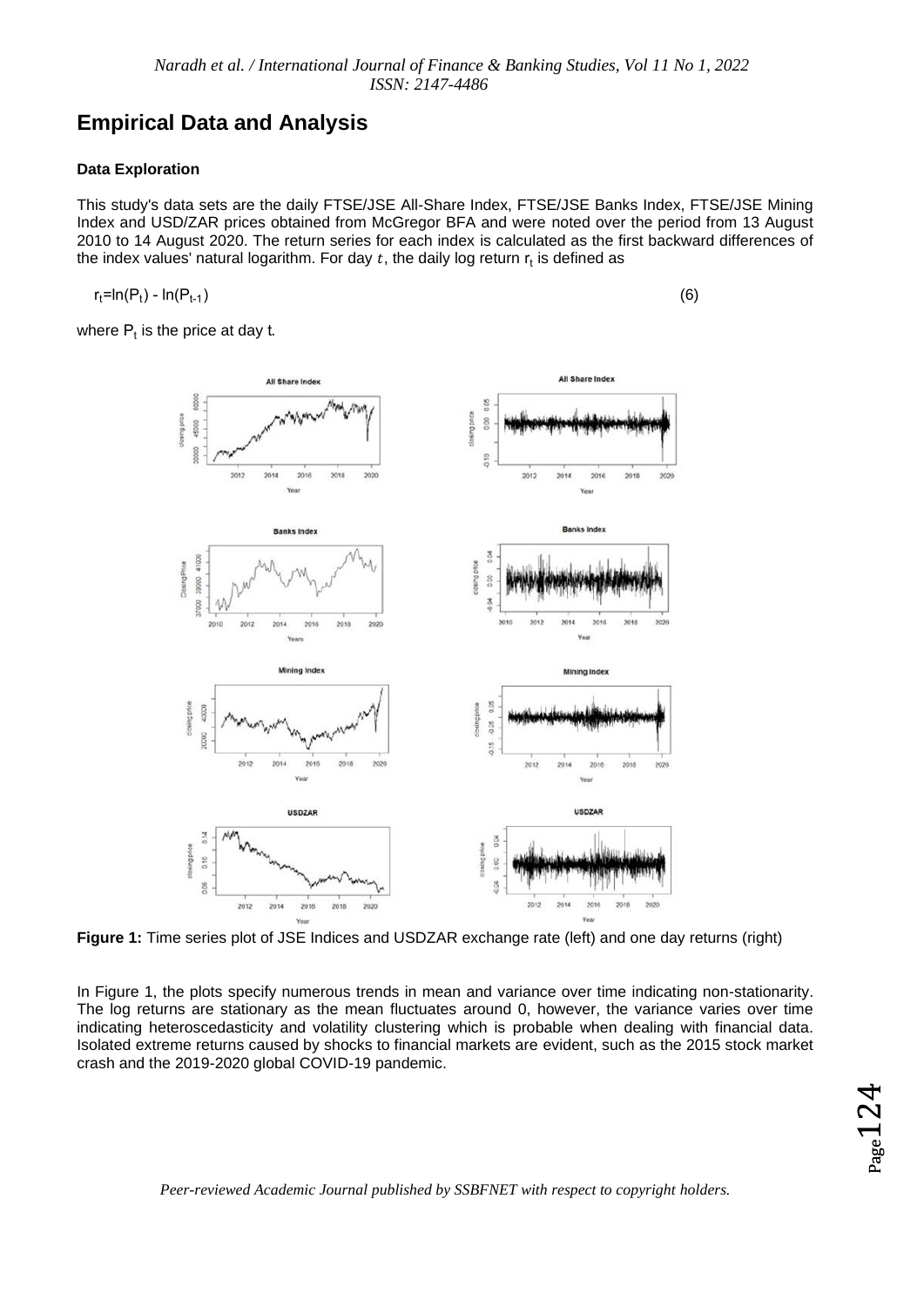|                                                                       | <b>ALSI</b>      |                          | <b>Banks Index</b>         |                          | Mining Index     |                   | USD/ZAR          |                          |  |
|-----------------------------------------------------------------------|------------------|--------------------------|----------------------------|--------------------------|------------------|-------------------|------------------|--------------------------|--|
| Panel A Descriptive Statistics                                        |                  |                          |                            |                          |                  |                   |                  |                          |  |
| No.<br>of<br>observations                                             | 2499.00          |                          | 2499.00                    |                          | 2499.00          |                   | 2675.00          |                          |  |
| Minimum                                                               | $-0.1023$        |                          | $-2.3021$                  |                          | $-0.1589$        |                   | $-0.0460$        |                          |  |
| Maximum                                                               | 0.0726           |                          | 0.0991                     |                          | 0.1346           |                   | 0.0603           |                          |  |
| Mean                                                                  | 0.0003           |                          | $-0.0008$                  |                          | 0.0002           |                   | $-0.0003$        |                          |  |
| Median                                                                | 0.0006           |                          | 0.0005                     |                          | 0.0003           |                   | 0.0000           |                          |  |
| <b>Skewness</b>                                                       | $-0.7310$        |                          | $-41.0875$                 |                          | $-0.1605$        |                   | $-0.1671$        |                          |  |
| <b>Excess</b><br>Kurtosis                                             | 8.8822           |                          | 1919.8771                  |                          | 6.0443           |                   | 2.7766           |                          |  |
| Panel B Testing for normality, autocorrelation and heteroscedasticity |                  |                          |                            |                          |                  |                   |                  |                          |  |
|                                                                       | Statistic        | p-value                  | Statistic                  | p-value                  | <b>Statistic</b> | p-value           | <b>Statistic</b> | p-value                  |  |
| Jarque-Bera                                                           | 8455.266<br>7    | $< 0.0001$ **<br>$\star$ | 38511713<br>$\overline{2}$ | $< 0.0001$ **<br>$\star$ | 3823.93          | $< 0.0001**$<br>* | 874.3992         | $< 0.0001$ **<br>$\star$ |  |
| Ljung Box                                                             | 67.2900          | $< 0.0001$ **            | 7.0024                     | 0.9967                   | 47.62            | 0.0005            | 11.7751          | 0.9236                   |  |
| <b>ARCH LM Test</b>                                                   | 936.0966         | $< 0.0001**$             | 0.00                       | 0.99                     | 50.03            | 0.00              | 15.41            | 0.00                     |  |
| Panel C Testing for unit root and stationarity                        |                  |                          |                            |                          |                  |                   |                  |                          |  |
|                                                                       | <b>Statistic</b> | p-value                  | <b>Statistic</b>           | p-value                  | <b>Statistic</b> | p-value           | <b>Statistic</b> | p-value                  |  |
| <b>ADF Test</b>                                                       | $-13.6259$       | 0.01                     | $-12.9576$                 | 0.01                     | $-13.5509$       | 0.01              | -14.7402         | 0.01                     |  |
| <b>PP Test</b>                                                        | $-2586.908$      | 0.01                     | 2548.281<br>0              | 0.01                     | 2430.247         | 0.01              | 2688.028         | 0.01                     |  |
| <b>KPSS Test</b>                                                      | 0.1303           | 0.10                     | 0.0914                     | 0.10                     | 0.2394           | 0.10              | 0.0431           | 0.10                     |  |

| Table 1: Descriptive statistics of financial market indices and exchange rate price returns |  |
|---------------------------------------------------------------------------------------------|--|
|---------------------------------------------------------------------------------------------|--|

Descriptive Statistics for the daily closing prices of the FTSE/JSE financial stock indices returns and USD/ZAR are shown in Panel A of Table 1. Positive mean averages for ALSI and Mining Index indicate a slight growing trend over time whereas the negative averages for the Banks Index and USD/ZAR indicate a slight declining trend over time for the return series. The excess kurtosis value indicates the leptokurtic behaviour of these return series. This means that the empirical distribution of the daily returns is much fatter than the popular normal distribution. Large values for skewness and excess kurtosis are noticed for the Banks Index returns. This may be on account of the poor performance of the South African economy accompanied by the severe rate of unemployment as well as the government bail out of the state power utility (Eskom Holdings SOC Ltd) has proven to have negative effects for South African Bank stocks Changole (2019). The Jarque-Bera test for normality gives a *p*-value less than 0.0001 for all four returns, thus rejecting the normality assumption at all levels of significance. Panel B shows tests for normality, autocorrelation and heteroscedasticity are shown. The null hypothesis of normality for the Jarque-Bera test is rejected at 5% level of significance for all stock and currency returns. This infers considering the use of heavy tailed models when analyzing the returns series.

The significant p-values of the Ljung box test for ALSI and the Mining Index suggest rejecting the null hypothesis of no autocorrelation. Conversely, the null hypothesis for FTSE/JSE Banks Index and USD/ZAR exchange rate is rejected implying that the return series show serial correlation. This test provides mixed results.

Results for the unit root and stationary tests are displayed in Panel C. At a 5% level of significance, the null hypothesis of a unit root is rejected, and it can be decided that all return series are stationary. The KPSS test showed that all returns are stationary since all *p*-values are 0.1 which is greater than 0.05 therefore the null hypothesis of stationarity is rejected.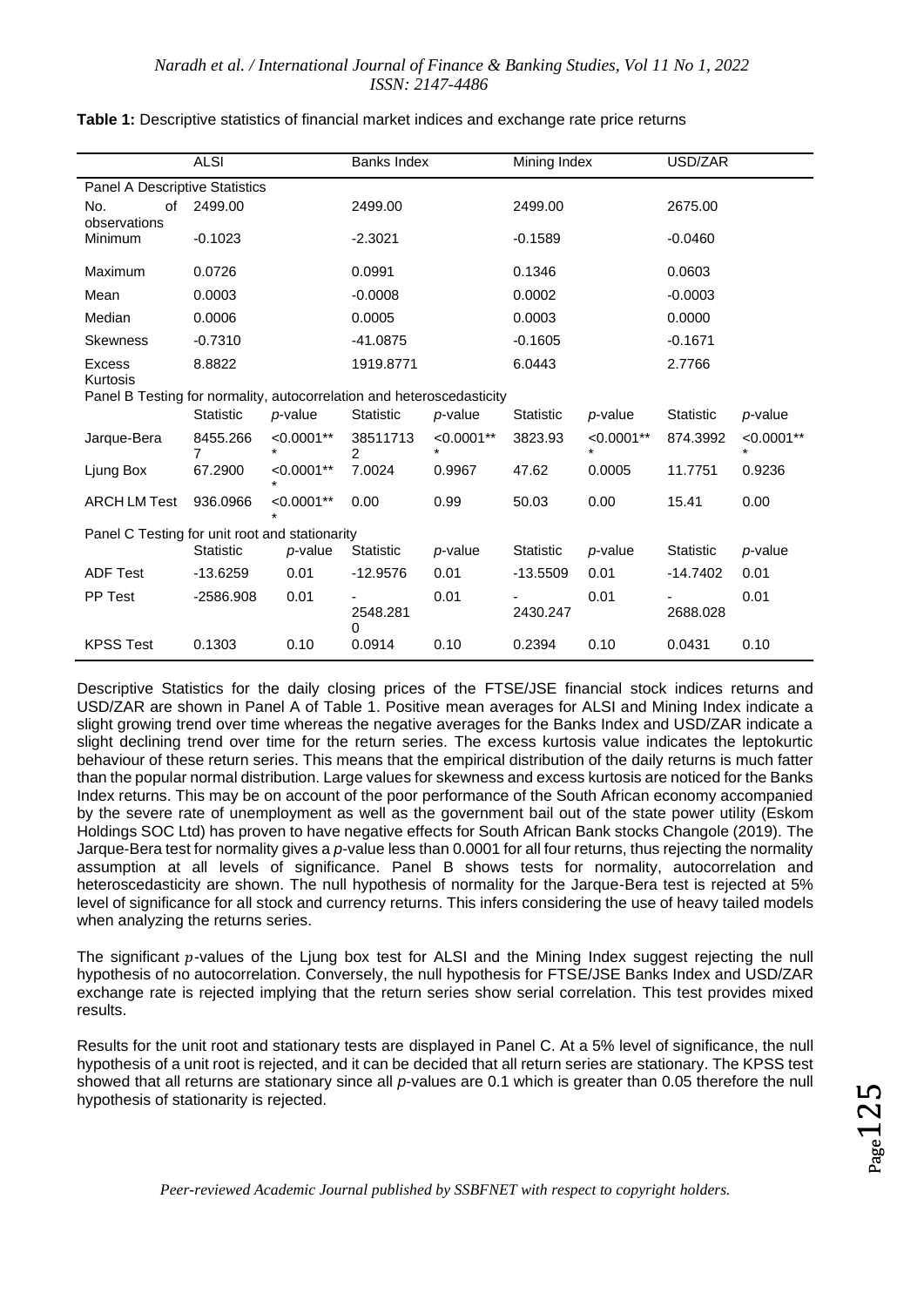### **Results and Discussion**

#### **Parameter Estimation**

Stable parameters are estimated under Nolan's  $S_0$ - parameterization using maximum likelihood estimation. Table 2 reports the values estimated for each stable parameter on the returns of the financial data under investigation. The results are presented and discussed in the subsequent sections. Nolan's  $S_0(\alpha, \beta, \gamma, \delta)$ univariate stable distributions is fitted to the daily stock returns of each market index and the USD/ZAR exchange rates.

| <b>Table 2:</b> Stable parameter estimates under Nolan's $S_0(\alpha, \beta, \gamma, \delta)$ |
|-----------------------------------------------------------------------------------------------|
|-----------------------------------------------------------------------------------------------|

|                    | Financial Stock return |                                   |              |           |  |  |  |  |  |
|--------------------|------------------------|-----------------------------------|--------------|-----------|--|--|--|--|--|
|                    |                        | <b>Stable Parameter Estimates</b> |              |           |  |  |  |  |  |
|                    | ALSI                   | Banks Index                       | Mining Index | USD/ZAR   |  |  |  |  |  |
| $\widehat{\alpha}$ | 1.7316                 | 1.7522                            | 1.7400       | 1.7729    |  |  |  |  |  |
| $\widehat{\beta}$  | $-0.2464$              | $-0.0894$                         | < 0.0002     | $-0.3250$ |  |  |  |  |  |
| ŷ                  | 0.0060                 | 0.0097                            | < 0.0002     | 0.0059    |  |  |  |  |  |
| $\widehat{\delta}$ | 0.0008                 | 0.0004                            | < 0.0002     | 0.0002    |  |  |  |  |  |

The skewness parameter  $\beta$  is negative for all returns except the Mining Index therefore indicating that the fitted univariate stable distribution is skewed to the left. Since location parameter,  $\delta > 0$  for all returns it can be implied that the fitted distributions have a rightward shift.





In Figure 2, the Q-Q plots seem to be visually compressed with extreme values dominating the plot. The heavy tails, evident in these Q-Q plots, show that the extreme order statistics have a lot of variability. Therefore, deviations from the ideally straight-line Q-Q plot are difficult to assess. This also shows that extreme tails from the data set are lighter than the stable model (Nolan, 2003). The Q-Q plots indicate the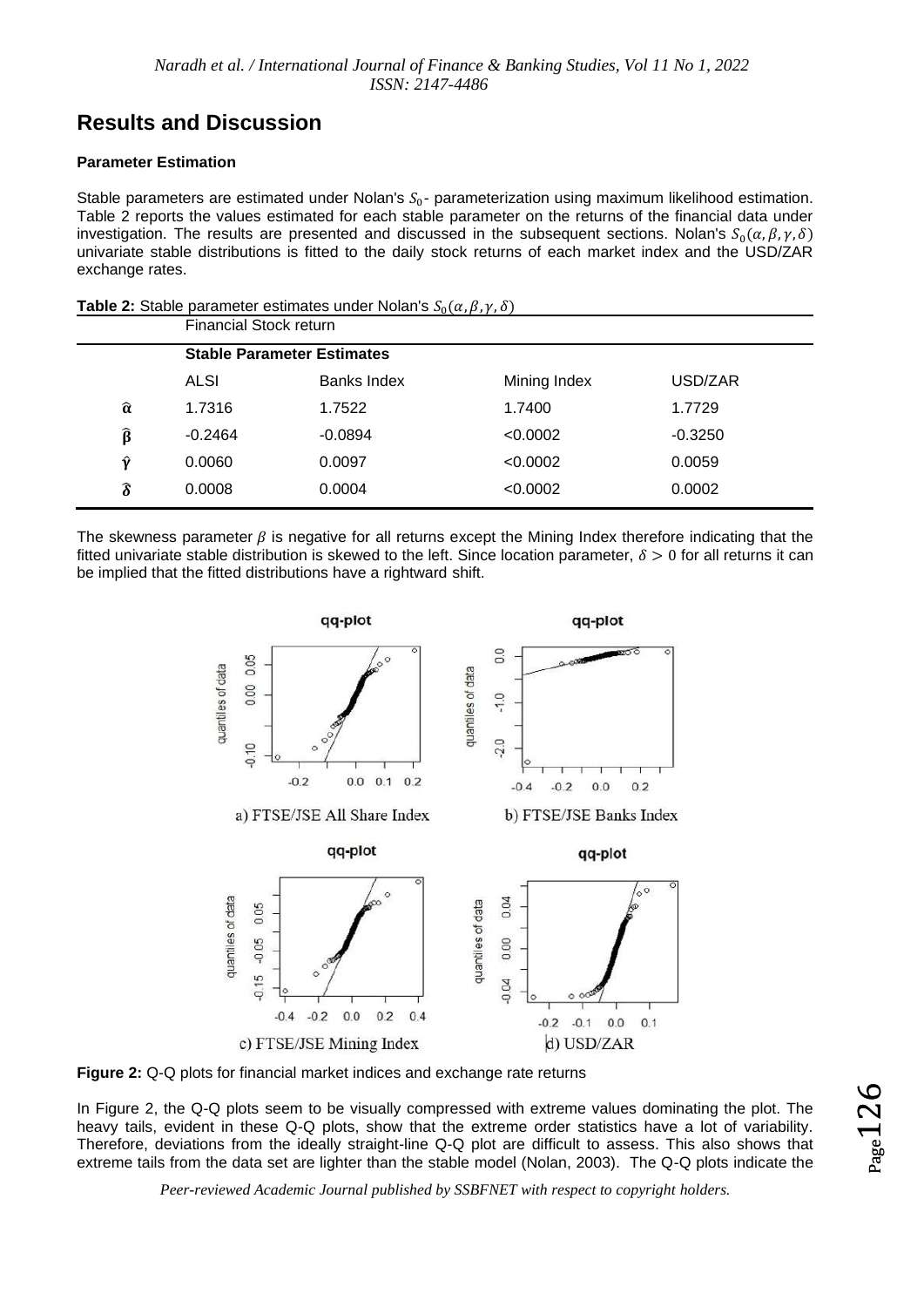inadequacy of the stable model at extreme values. Therefore, the problems mentioned about the Q-Q plots lead us to focus on formal model adequacy test such as the Anderson-Darling goodness-of-fit test.

|              | Financial Stock return            |             |              |          |  |  |  |  |  |
|--------------|-----------------------------------|-------------|--------------|----------|--|--|--|--|--|
|              | <b>Stable Parameter Estimates</b> |             |              |          |  |  |  |  |  |
|              | ALSI                              | Banks Index | Mining Index | USD/ZAR  |  |  |  |  |  |
| AD Test      | 0.6649                            | 0.4813      | 0.4025       | 1.6934   |  |  |  |  |  |
| $(p$ -value) | (((0.5888))                       | (0.7659)    | (0.8462)     | (0.1364) |  |  |  |  |  |

**Table 3:** Anderson-Darling goodness of fit test for daily returns

The Anderson-Darling test from Table 3 shows that the fitted stable models are significant, therefore, it is concluded that the fitted  $S_0(\alpha, \beta, \gamma, \delta)$  model is adequate in describing for each financial market indices and exchange rate.

#### **Stable density plots**

Empirically, the density plots of the daily stock returns and the fitted univariate  $S_0$  stable distribution are compared. Figure 3 shows a good fit of the estimated stable model to the data's daily returns as the fitted stable model does not deviate much from the returns of each financial index and exchange rate returns. A close fit for the data is given over most of the range, with extreme tails being overestimated.



**Figure 3:** Stable density plots Financial market indices and exchange rate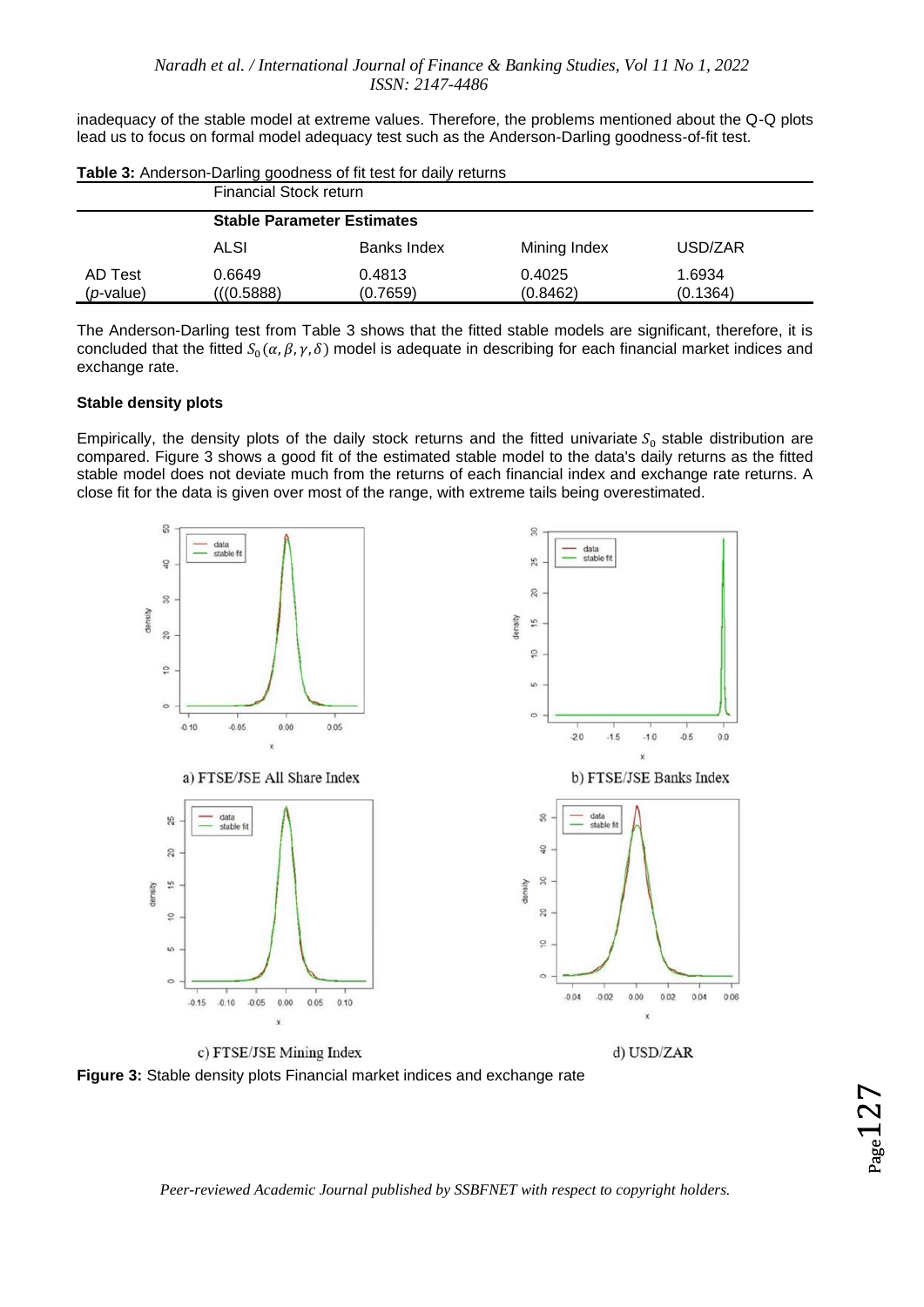#### **VaR and Backtesting**

|                            | VaR level          |                |           |               |        |        |        |
|----------------------------|--------------------|----------------|-----------|---------------|--------|--------|--------|
|                            |                    | Short position |           | Long position |        |        |        |
|                            |                    | $1\%$          | 2.5%      | 5%            | 95%    | 97.5%  | 99%    |
| Fitted $S_0$ -stable model | ALSI               | $-0.0317$      | $-0.0212$ | $-0.0158$     | 0.0154 | 0.0193 | 0.0264 |
|                            | <b>Banks Index</b> | $-0.0466$      | $-0.0324$ | $-0.0250$     | 0.0246 | 0.0314 | 0.0437 |
|                            | Mining Index       | $-0.0491$      | $-0.0344$ | $-0.0266$     | 0.0271 | 0.0349 | 0.0497 |
|                            | USD/ZAR            | $-0.0301$      | 0.0209    | $-0.0160$     | 0.0142 | 0.0177 | 0.0233 |

**Table 4:** VaR estimates of financial market indices and exchange rate price returns using fitted stable model

#### **Table 5:** Kupiec p-values for financial indices and exchange rate returns

|                            | VaR level    |                |        |               |        |        |        |
|----------------------------|--------------|----------------|--------|---------------|--------|--------|--------|
|                            |              | Short position |        | Long position |        |        |        |
|                            |              | $1\%$          | 2.5%   | 5%            | 95%    | 97.5%  | 99%    |
| Fitted $S_0$ -stable model | ALSI         | 0.0300         | 0.9464 | 0.4644        | 0.7115 | 0.2849 | 0.5527 |
|                            | Banks Index  | 0.5395         | 0.4765 | 0.2758        | 0.2758 | 0.6544 | 0.6900 |
|                            | Mining Index | 0.5395         | 0.5665 | 0.5212        | 0.9233 | 0.3440 | 0.2986 |
|                            | USD/ZAR      | 0.2456         | 0.7009 | 0.4169        | 0.9118 | 0.3855 | 0.6662 |

VaR estimates for the FTSE/JSE Indices and USD/ZAR are seen in Table 4 and associated Kupiec *p*-values are found in Table 5. From Table 5, it is observed that at a *5%* level of significance, the Kupiec test indicates that the fitted stable model is a suitable fit at almost all VaR levels for each of the returns since the *p*-values are greater than *0.05*. Thus, the null hypothesis of model adequacy is not rejected. The *p*-value for the All Share Index may indicate model inadequacy at a 5*%* level of significance for the *1%* VaR probability level. However, at a 1*%* level of significance, the fitted stable model is a fairly good fit.

#### **Discussion**

Modelling in the financial industry has for a long time followed the assumption that financial returns follow a Normal distribution. The Gaussian paradigm comprises of many favourable analytical properties which are similar to members of the stable distribution family (Yang, 2012).

Reasons why the Normal distribution are accepted in financial modeling are:

- It is a simple and practical distribution where numerical methods can be implemented
- Normally distributed random variables assume values around the central mean where as one moves away from the mean the odds of deviation exponentially decrease
- The Central Limit Theorem and the Law of Large Numbers are properties that reduce complexities or problems in Statistics by working with distributions that are approximately Normal. Stoyanov et al. (2011) mentions the Black-Scholes option pricing model, Capital asset pricing model and Markowitz's modern portfolio theory as notable financial modelling frameworks.

Empirical analysis by Pele (2012) on the Bucharest Stock Exchange highlights that the Normal distribution underestimated the probability extreme events where as the application of stable models greatly improves predictions of extreme events. Jama (2009) rejects the Gaussian model with evidence from the Johannesburg Stock Exchange (FTSE/JSE) and notes more reasonable VaR and Conditional VaR for stable models than that of the Gausian distribution. There are numerous studies with empirical evidence that suggest the Normal distribution fails to adequately capture exteme returns often observed in financial markets. Thus, in order to overcome the shortcomings and inadequecies of the Gaussian approach, modelling financial asset returns using the family of stable models is suggested as a better alternative.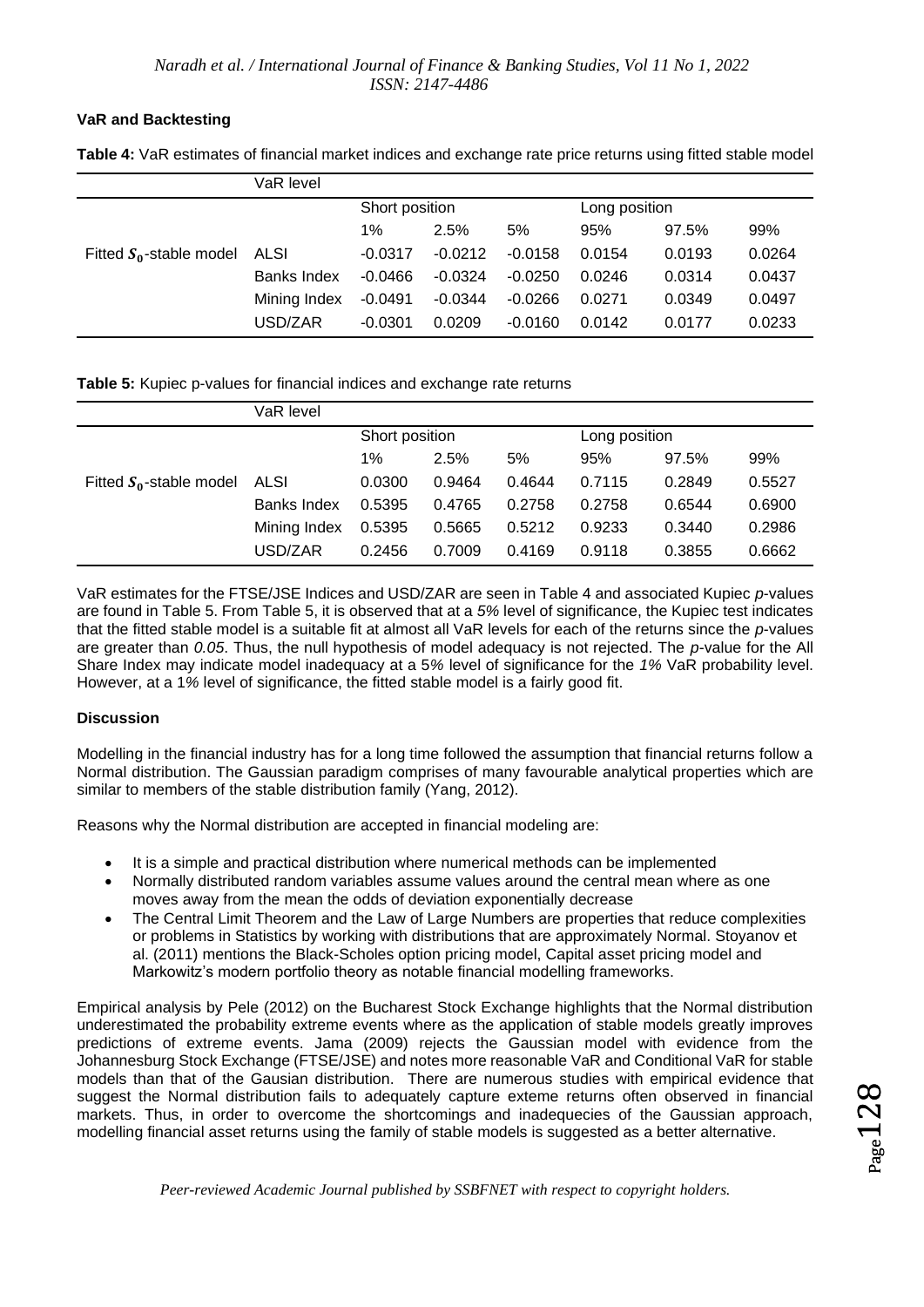Initial descriptive statistics tests were done to determine the underlying nature of each return series. Each of the daily log returns of the three FTSE/JSE indices and the Dollar/South African exchange rate has shown to be non-stationary, with evidence of heteroscedasticity and volatility clustering. The Jarque-Bera test for normality rejects the normality assumption thus reinforcing the inadequacy of the Gaussian approach as mentioned by the work of Pele (2012) and prompts the subsequent fitting of stable distributions as an alternative. The fitting of a statistical distribution usually presumes no serial correlation and heteroskedasticity. However, the empirical properties of financial returns as recognized by McNeil et al. (2005) describes that some returns in financial data show serial correlation, this is the case with FTSE/JSE Banks Index and USD/ZAR where serial correlation is noticed. The maximum likelihood method was used to estimate stable parameters under Nolan's  $S_0$ -parameterization and Q-Q plots of each return series highlight the shortfalls of fitting the stable models at extreme values thus leading to more formal good of fit tests, namely as the Anderson-Darling goodness-of-fit test. Results from the Anderson-Darling test confirm the suitable fit of stable distributions for all return series. VaR estimates were calculated and the Kupiec likelihood results show robustness of the stable model at most VaR level thus emphasizing the use of fitting stable models when describing South African financial data where fat-tails and asymmetry are prevalent.

### **Conclusions**

The daily log returns of 3 FTSE/JSE indices and the Dollar/South African exchange rate (FTSE/JSE All Share Index, FTSE/JSE Banks Index, FTSE/JSE Mining Index and USD/ZAR) were analyzed using the fitted univariate Nolan's  $S_0$ - parameterization stable distribution. This study substantiates the results of Nolan (2020) that stable distributions are a flexible class of probability laws that can sufficiently capture the characteristics of South African financial data. This paper shows that the estimation of stable parameters is suitable, and diagnostics prove that financial data of considerable size with heavy tails and skewness are represented well by stable models as confirmed by the Anderson-Darling goodness-of-fit test.

VaR estimates and VaR in-sample backtesting using the Kupiec likelihood ratio test point out the robustness of the fitted stable models. The use of stable distributions for data in finance is largely justified in this study by capturing fluctuations as seen in the time series plots suggests the need for better models is essential for acknowledging the many empirical properties of financial data. Policymakers, regulators, risk-averse investors, and insurers could gain the most using stable distributions as they are parties that remain chiefly concerned about extreme losses. As further research, the comparisons to other distributions such as the Generalised Pareto distribution (GPD) or a stable-GARCH mixed model comparison with thorough tail behavior evaluations and with the use of Value-at-Risk (VaR) estimates and backtesting are suggested to evaluate model performance. Furthermore, this paper highlights stable distributions as a possible alternative than the traditional Gaussian approach for financial modelling in South Africa.

### **References**

- Anderson, T. W., & Darling, D. A. (1952). Asymptotic theory of certain" goodness of fit" criteria based on stochastic processes. The annals of mathematical statistics, 193-212.
- Borak, S., Härdle, W., & Weron, R. (2005). Stable distributions. In Statistical tools for finance and insurance (pp. 21-44). Springer, Berlin, Heidelberg.
- Brand South Africa. (2017). South Africa's Financial Sector. [Online] Available at: https://www.brandsouthafrica.com/governance/south-africas-financial-sector [Accessed 26 August 2020].
- Buckle, D. J. (1995). Bayesian inference for stable distributions. Journal of the American Statistical Association, 90(430), 605-613.
- Campbell, S. D. (2005). A review of backtesting and backtesting procedures.
- Changole, A. (2019). Bad news about economy proves too much for Sa's bank stocks. Fin24. Available at:https://www.news24.com/fin24/companies/bad-news-about-economy-proves-too-much-for-sasbank-stocks-20190806 [Accessed August 24, 2021].
- Chinhamu, K., Huang, C. K., & Chikobvu, D. (2015, January). Evaluating risk in gold prices with generalized hyperbolic and stable distributions. In Annual Proceedings of the South African Statistical Association Conference (Vol. 2015, No. con-1, pp. 17-24). South African Statistical Association (SASA).

Christoffersen, P. F. (1998). Evaluating interval forecasts. International economic review, 841-862.

Christoffersen, P., Hahn, J., & Inoue, A. (2001). Testing and comparing value-at-risk measures. Journal of empirical finance, 8(3), 325-342.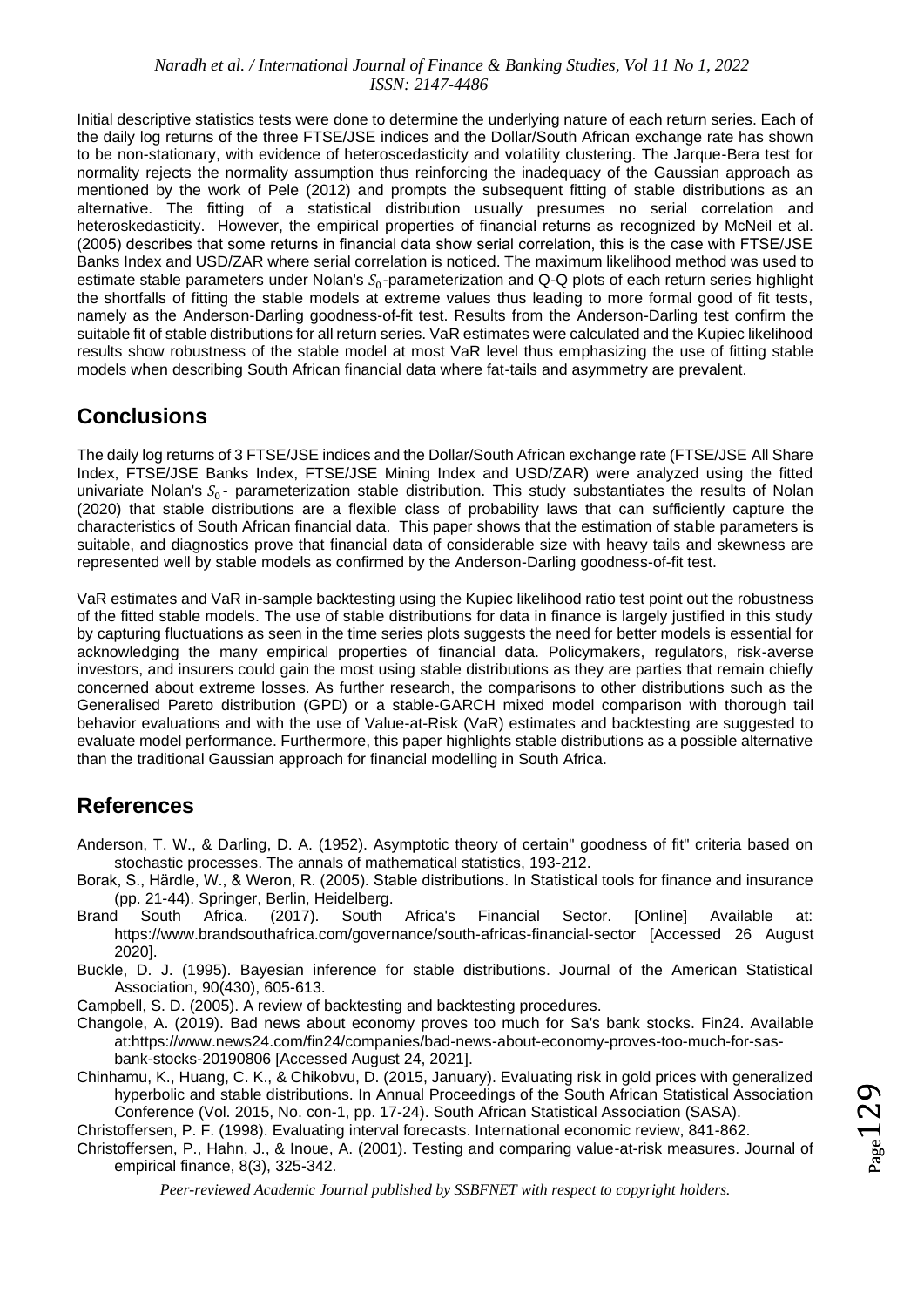- Cizek, P., Härdle, W.K. AND Weron, R. eds., (2005). Statistical tools for finance and insurance. Springer Science & Business Media.
- DuMouchel, W. H. (1973). On the asymptotic normality of the maximum-likelihood estimate when sampling from a stable distribution. The Annals of Statistics, 1(5), 948-957.
- DuMouchel, W. H. (1973). Stable distributions in statistical inference: 1. Symmetric stable distributions compared to other symmetric long-tailed distributions. Journal of the American Statistical Association, 68(342), 469-477.
- Engmann, S., & Cousineau, D. (2011). Comparing distributions: the two-sample Anderson-Darling test as an alternative to the Kolmogorov-Smirnoff test. Journal of applied quantitative methods, 6(3).
- Escanciano, J. C., & Olmo, J. (2010). Backtesting parametric value-at-risk with estimation risk. Journal of Business & Economic Statistics, 28(1), 36-51.
- Fama, E. F. (1965). The behavior of stock-market prices. The journal of Business, 38(1), 34-105.
- Fama, E. F., & Roll, R. (1968). Some properties of symmetric stable distributions. Journal of the American Statistical Association, 63(323), 817-836.
- Jama, S. (2009). An alternative model for multivariate stable distributions (Master's thesis, University of Cape Town).
- Kallah-Dagadu, G. A. B. R. I. E. L. (2013). Modelling Ghana stock exchange Indicies and exchange rates with stable distributions (Doctoral dissertation, University of Ghana).
- Katsenga, G. Z. (2013). Value at risk (VaR) backtesting'Evidence from a South African market portfolio' (Doctoral dissertation).
- Kogon, S. M., & Williams, D. B. (1998). Characteristic function based estimation of stable distribution parameters. A practical guide to heavy tails: statistical techniques and applications, 311-338.
- Koutrouvelis, I. A. (1980). Regression-type estimation of the parameters of stable laws. Journal of the American statistical association, 75(372), 918-928.Djalilov, K., & Piesse, J. (2016). Determinants of bank profitability in transition countries: What matters most? Research in International Business and Finance, 38, 69–82. https://doi.org/10.1016/j.ribaf.2016.03.015
- Kupiec, P. (1995). Techniques for verifying the accuracy of risk measurement models. The J. of Derivatives, 3(2).Ghosh, A. (2016). Banking sector globalization and bank performance: A comparative analysis of low income countries with emerging markets and advanced economies. Review of Development Finance, 6(1), 58–70. https://doi.org/10.1016/j.rdf.2016.05.003
- Lévy, P. (1926). Calcul des probabilités. Revue de Métaphysique et de Morale, 33(3).
- Mandelbrot, B. (1963). e variation of certain speculative prices,  $\oplus$  e Journal of Business, 36 (4), 394-419. DOI: http://dx. doi. org/10.1086/294632.
- McCulloch, J. H. (1986). Simple consistent estimators of stable distribution parameters. Communications in Statistics-Simulation and Computation, 15(4), 1109-1136.
- McCulloch, J. H. (1997). Measuring tail thickness to estimate the stable index α: A critique. Journal of Business & Economic Statistics, 15(1), 74-81.
- Naradh, K., Chinhamu, K. & Chifurira, R.,2016. Multivariate elliptically contoured stable distributions with applications to BRICS financial data. (Masters dissertation).
- Nguyen, T. T., & Sampson, A. R. (1991). A note on characterizations of multivariate stable distributions. Annals of the Institute of Statistical Mathematics, 43(4), 793-801.
- Nikias, C. L., & Shao, M. (1995). Signal processing with alpha-stable distributions and applications. Wiley-Interscience.
- Nolan, J. P. (1997). Numerical calculation of stable densities and distribution functions. Communications in statistics. Stochastic models, 13(4), 759-774.
- Nolan, J. P. (2001). Maximum likelihood estimation and diagnostics for stable distributions. In Lévy processes (pp. 379-400). Birkhäuser, Boston, MA.
- Nolan, J. P. (2003). Modeling financial data with stable distributions. In Handbook of heavy tailed distributions in finance (pp. 105-130). North-Holland.
- Nolan, J. P. (2020). Univariate stable distributions. New York: Springer.
- Oral, E., & Erdemir, C. (2012). A bayesian estimation of stable distributions. Journal of Statistical and Econometric Methods, 1(3), 39-52.
- Pele, D. T. (2012). Estimating the probability of stock market crashes for Bucharest Stock Exchange using stable distributions. Theoretical and Applied Economics, 7(7), 5.
- Stoyanov, S. V., Rachev, S. T., Racheva-Yotova, B., & Fabozzi, F. J. (2011). Fat-tailed models for risk estimation. The Journal of Portfolio Management, 37(2), 107-117.
- Tian, G. (2016). Parameter Estimation for Stable Distribution: Spacing based and Indirect Inference (Doctoral dissertation, UC Santa Barbara).
- Yang, G. (2012). The energy goodness-of-fit test for univariate stable distributions (Doctoral dissertation,